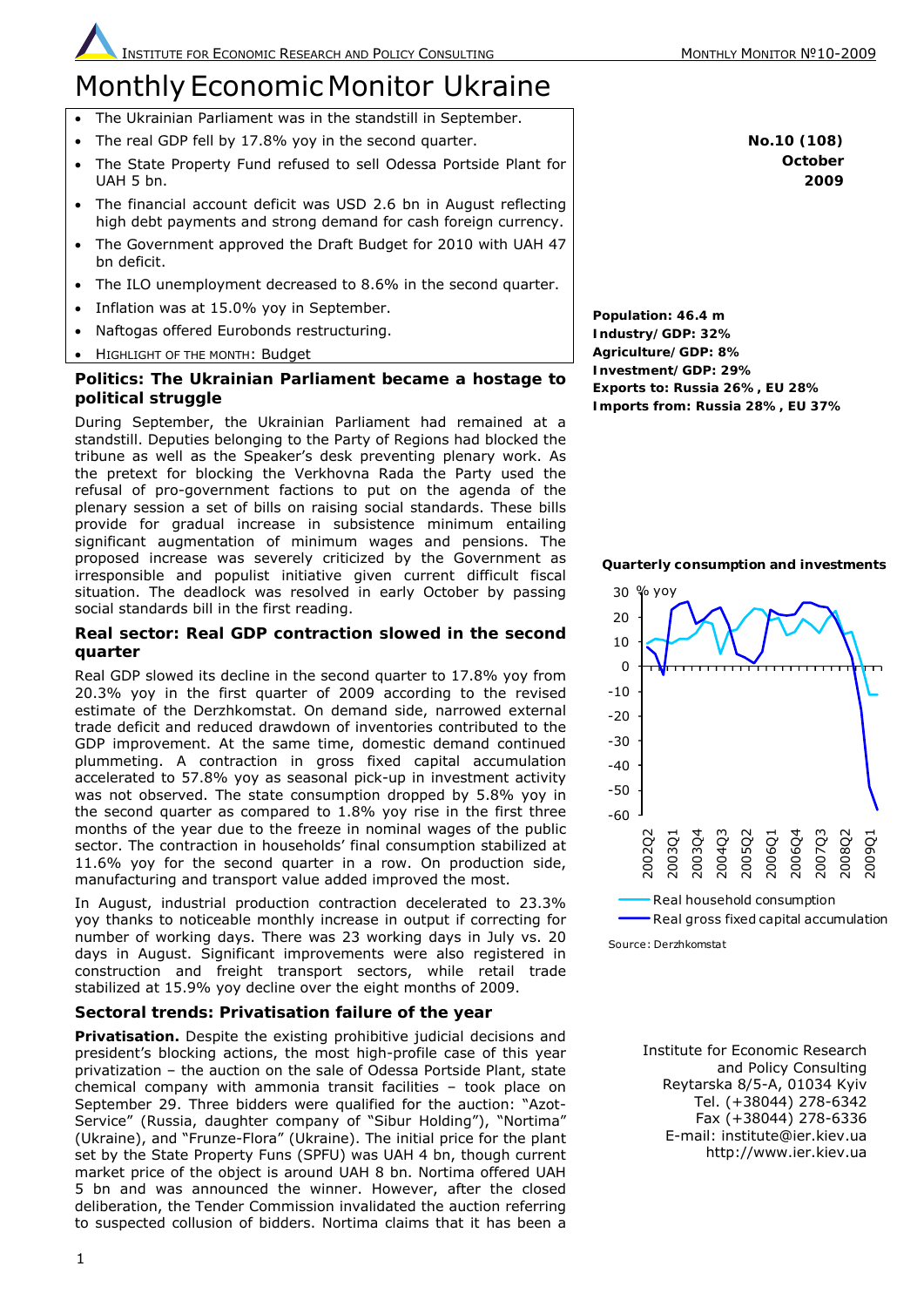INSTITUTE FOR ECONOMIC RESEARCH AND POLICY CONSULTING MONTHLY MONTHLY MONITOR Nº10-2009

*bona fide* buyer and will contest the results in court. Whatever a court decision might be, this case signals for poorly defined privatisation policy and inefficient privatization mechanisms, and undermines investment climate in the country. In addition, the failure to sell Odessa Portside Plant sharply reduces the chances to fulfil privatisation plan for 2009.

*Agriculture*. The Government added exporters of spirits, wheat and rye flour, and sunflower oil to the list of companies that can receive VAT refunds in kind, namely as grain supplied by the Agrarian Fund. The price of this grain is linked to accredited agricultural exchanges' prices, and thus it differs from market price. Still, some of grain traders entitled to receive in-kind VAT repayment from February 2009 has already agreed to this option instead of waiting for pending monetary VAT reimbursement. According to government estimates, the stock of grain would suffice to cover around UAH 1 bn of VAT reimbursement claims. This amount would be insufficient to satisfy claims of all potentially entitled companies if they ask for in-kind payment. Still, the sale of 'barter grain' on domestic market can create a noticeable downward pressure on farm-gate prices hurting producers.

#### **External sector: Financial account deficit significantly worsened in August**

In August current account was almost balanced as commodity trade deficit was compensated by surplus in services trade and current transfers. The current account deficit reached USD 1.1 bn in the first eight months of 2009 greatly improving as compared to USD 8.1 bn a year before. Despite metal export rebound and agricultural export growth in August, commodity exports drop accelerated between January and August to 48.4% yoy in dollar terms compared to 46.4% yoy in the first half of 2009. The acceleration is explained by base effect as summer months of 2008 exhibited record-high export growth. Eight-month commodity imports were 53.0% yoy lower in dollar terms.

The financial account had worse results. In August, financial account deficit reached record USD 2.6 bn exceeding the second quarter figure as high scheduled debt repayments coincided with large demand for cash foreign currency outside banks and almost complete absence of FDI inflows. Thus, eight-month deficit widened to USD 9.7 bn. High debt repayments are also scheduled for the rest of the year.

#### **Fiscal policy: Government submitted the Draft State Budget for 2010 to the Verkhovna Rada**

On September 15, the Government submitted the Draft State Budget for 2010 to the Parliament. The central fiscal revenues based on unchanged tax legislation are envisaged at UAH 284.7 bn (24.2% of GDP). The expenditures are projected at UAH 324.3 bn (27.5% of GDP), and thus the central fiscal deficit is set at 4.0% of GDP (UAH 46.7 bn). The structure of expenditures somewhat changed as a role of general public services including debt servicing and Stabilisation Fund spending increased as the expense of other public services including education, defence, public order and economic activities. However, some of spending on economic activities could be financed through the Stabilisation Fund if it gets resources. Domestic borrowings are to remain a main source of deficit financing. Also, it is planned to get UAH 10 bn of privatisation receipts from the sale of Ukrtelecom and the four power generating companies.

Major innovation of the Draft Budget concerns the reform of interbudgetary relations. It is proposed to establish direct relations between central and all local budgets including village budgets. Thus, the Ministry of Finance is to conduct inter-budgetary transfers with 12 032 local budgets as compared to current 691 budgets. Fiscal decentralisation is extremely important for Ukraine, but partial reforms embedded in the budget are likely to fail discrediting the entire concept of the reform.

Between January and August, the central fiscal revenues were fully executed but mainly thanks to downward revision of monthly



Source: Derzhkomstat



Sources: State Treasury, SPFU, Draft Law on State Budget 2010 Note: \* as of 01/09/2009

**Central fiscal revenues and** 



Source: Treasury reports, Law On State budget for the year 2009, Draft Law on State Budget for 2010 Note: \* fiscal plan , GDP for 2009 - IER estimate, GDP for 2010 - Government forecast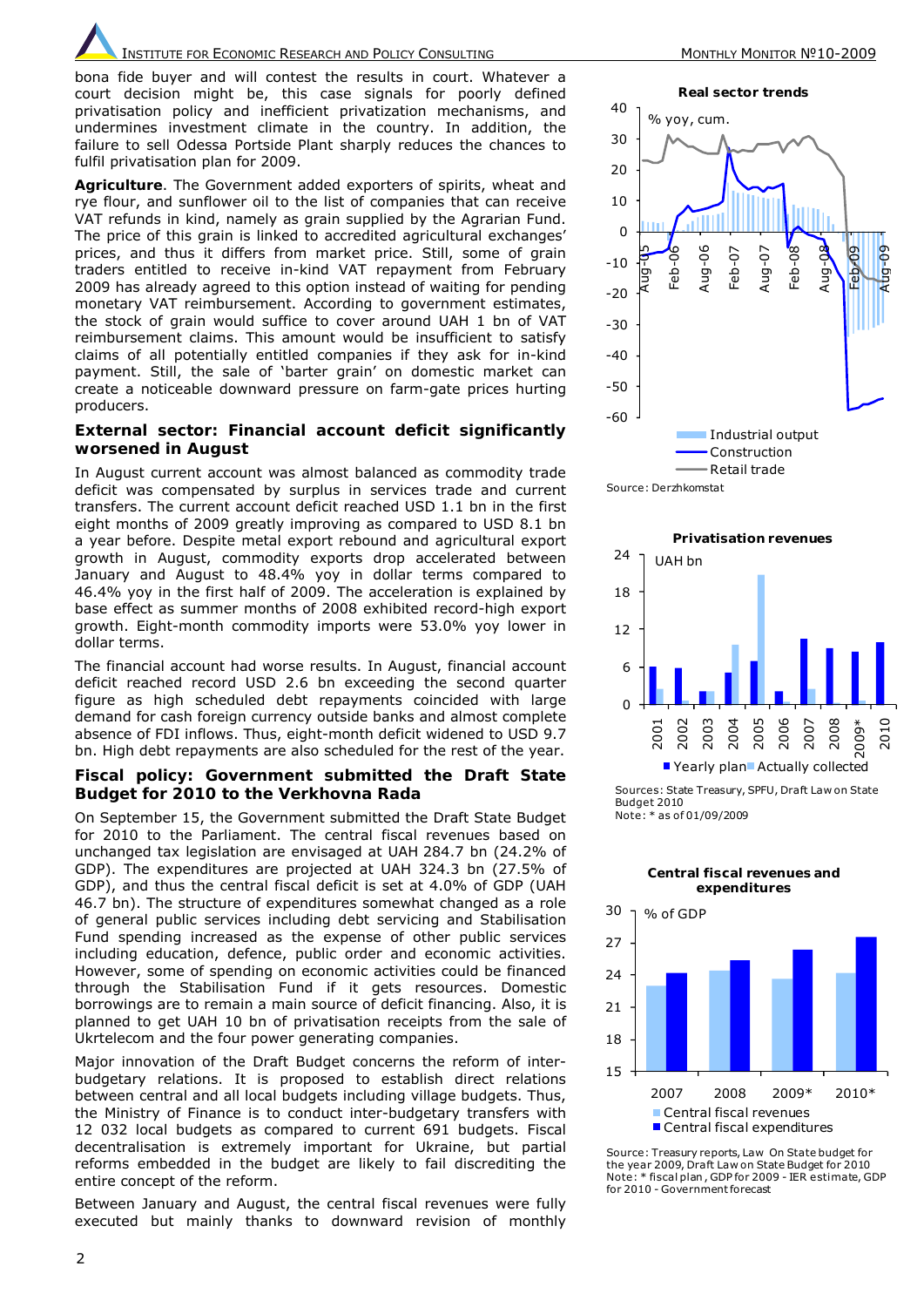**INSTITUTE FOR ECONOMIC RESEARCH AND POLICY CONSULTING MONTHLY MONTHLY MONTHLY MONTOR Nº10-2009** 

revenue plans of the Ministry of Finance. The revenues continued to deteriorate in annual terms and declined by 17.6% yoy (general fund) because of sharp decrease in VAT and enterprise profit tax collections. At the same time, increased excise rate ensured 57.4% yoy excise receipts growth. The central fiscal expenditures (general fund) executed at 96.1% of the planned figure were 0.8% higher than in the same period of 2008. High expenditures resulted in growth of central fiscal deficit that reached UAH 18.2 bn (general fund) as of the beginning of September.

#### **Social policy: The social standards will increase moderately in 2010**

*Social standards.* According to the Draft State Budget Law for 2010 social standards will be increased moderately. The subsistence minimum will be gradually raised and end up on average 4.7% above the 2009 level. Minimum wage, which will equate to the subsistence minimum for working able individuals starting December 1, 2010, will also gradually increase. At the same time, wages in public sector will remain almost flat as tie-in between minimum wage and this sector wages is to be restored only in December 2010.

The Government promised to ensure that minimum pension payment will be higher than subsistence minimum for disabled persons, thus, again disrupting pension-setting mechanism. Next year Pension Fund expenditures are estimated at 15.1% of GDP. The Government envisaged UAH 36.3 bn transfer to fund government pension programs. The additional UAH 17.9 bn are to be transferred for covering the Pension Fund's deficit. As a result, the total central fiscal transfer to the Pension Fund accounts for 17.7% of total central fiscal expenditures. Therefore, the pension system in Ukraine remains highly unsustainable not allowing for the continuation of the pension reform.

*Household incomes*. According to the Derzhkomstat real disposable incomes in the second quarter of 2009 declined by 8.3% yoy decelerating from 12.9% yoy contraction in the first quarter. Nominal incomes grew 5.5% yoy. Moderate increase in wages and lower unemployment resulted in slower decline of real income from wages that contracted by 10.9% yoy. Incomes received from social assistance and current transfers dropped only by 3.1% yoy in real terms due to increase in nominal minimum pension payment approved by the Government and timely pension payments. Thus, wage contribution to households' incomes was only slightly higher than of incomes from social assistance and current transfers.

#### **Labour Market: Unemployment rate (ILO) declined to 8.6% in the second quarter of 2009**

According to the Derzhkomstat the unemployment rate (ILO methodology) declined to 9.1% of economically active population between 15 and 70 years old in the first half of 2009, though it was by 2.9 p.p. higher than in the same period of previous year. This implies ILO unemployment at 8.6% in the second quarter, a 0.9 p.p. decline from the first quarter when it picked against the background of dropped economic activity. The unemployment declined more in rural areas due to seasonal works in agriculture.

#### **Monetary policy: Inflation reached 15.0% yoy in September**

Consumer prices growth reached 15.0% yoy in September as inflation factors were mainly balanced. On the one hand, depreciating hryvnia supported inflation expectations and prices for imported goods that led to broad-based though limited price increases. On the other hand, continued weakness in consumer demand restrained inflationary pressure and brought down prices for seasonal products such as fruit and vegetables.

Bank liquidity was stable in September though less abundant than in summer as the NBU interventions withdrawn mainly cash hryvnia. Inter-bank rates remained in 3-7% p.a. range but the market continued to be thin.

**Real disposable household incomes**



Source: Derzhkomstat





Source: Derzhkomstat, NBU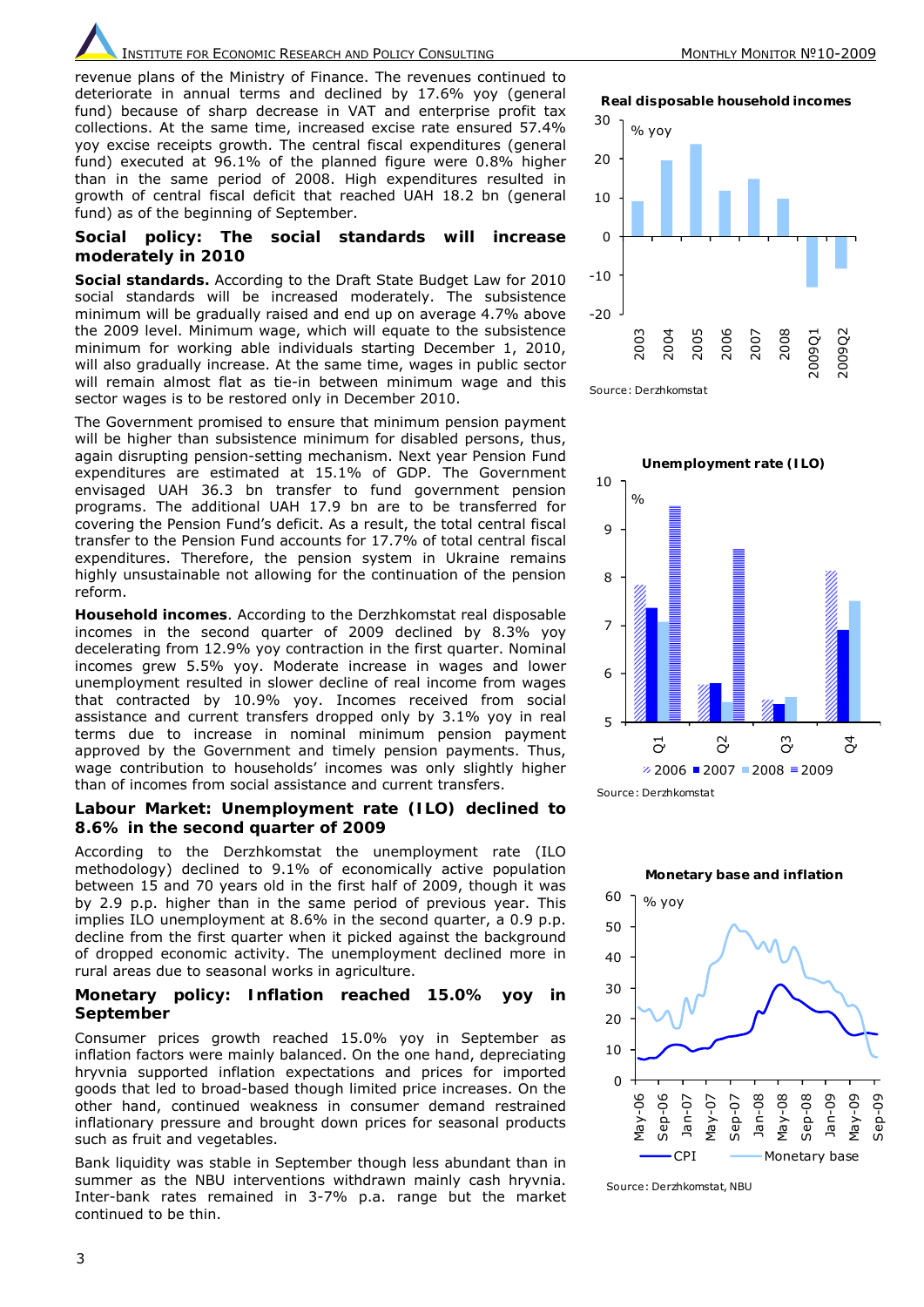#### **Financial markets: Naftogas offered bond restructuring instead of bond payment**

*State debt.* In September, NJC 'Naftogas' announced restructuring conditions for USD 500 m Eurobonds issue maturing in September 30, 2009. Instead of repaying the debt, the company has proposed to exchange the bonds for the new issue with 9.5% p.a. yield maturing in 2014. The offer envisages that bondholder will receive higher coupon and new bonds will be fully guaranteed by the state, but a payment of principal is postponed for five years. The restructuring offer was accepted by more than 75% of bondholders. A change in terms is expected to bn formally approved on October 19 during the meeting of bondholders.

The Ministry of Finance selected additional four banks as primary dealers on domestic state bonds market bringing the total amount to nine. Primary dealers should help to develop the market and thus allow the government to borrow more, but they may overcharge. The efficiency of this institution in Ukraine is to be seen. In another effort to borrow more, the Ministry of Finance began to sell Treasury bills to population. Bills have one-year maturity and offer 16% p.a. coupon yield. This yield is lower than annual deposit rate in banks. Thus, the demand for this new instrument is likely not to be high.

In September, the Ministry of Finance placed UAH 1.3 bn of domestic state bonds maturing 2009-2012 with a 27.1% p.a. average yield. The share of short-term bonds remained high and constituted 83.0% of the amount issued.

**Exchange rate.** Hryvnia continued to weaken against US dollar in September. Average daily interbank exchange rate reported by the NBU reached UAH/USD 8.47, while Reuters reported daily highs over UAH/USD 8.5. Hryvnya stabilised in the second half of the month as the NBU supported national currency with interventions totalling USD 1.2 bn, the largest figure since February. Besides depreciation expectations of some of market participants were reached, difference between demand and supply decreased supporting hryvnia. Net demand on cash market went down to USD 0.5 bn. However, situation remains uncertain as political instability may easily fuel further depreciation expectations, and thinness of the foreign exchange market means it is prone to large swings and easily manipulated.

*Banking sector.* In September, total bank deposits declined by 0.4% mom after growing for the four months in a row. It happened as as both foreign currency deposits fell by 0.5% mom and national currency contracted by 0.3% mom. Deposits declined as national currency deposits were withdrawn by households due to hryvnia instability while surprisingly a stock of legal entity deposits increased by 1.2% mom probably due to the improved revenues.

Total loans outstanding increased by 0.2% mom in September. As in previous months, banks expanded their corporate loans in national currency while cutting back on foreign currency lending and consumer loans.



Source: NBU

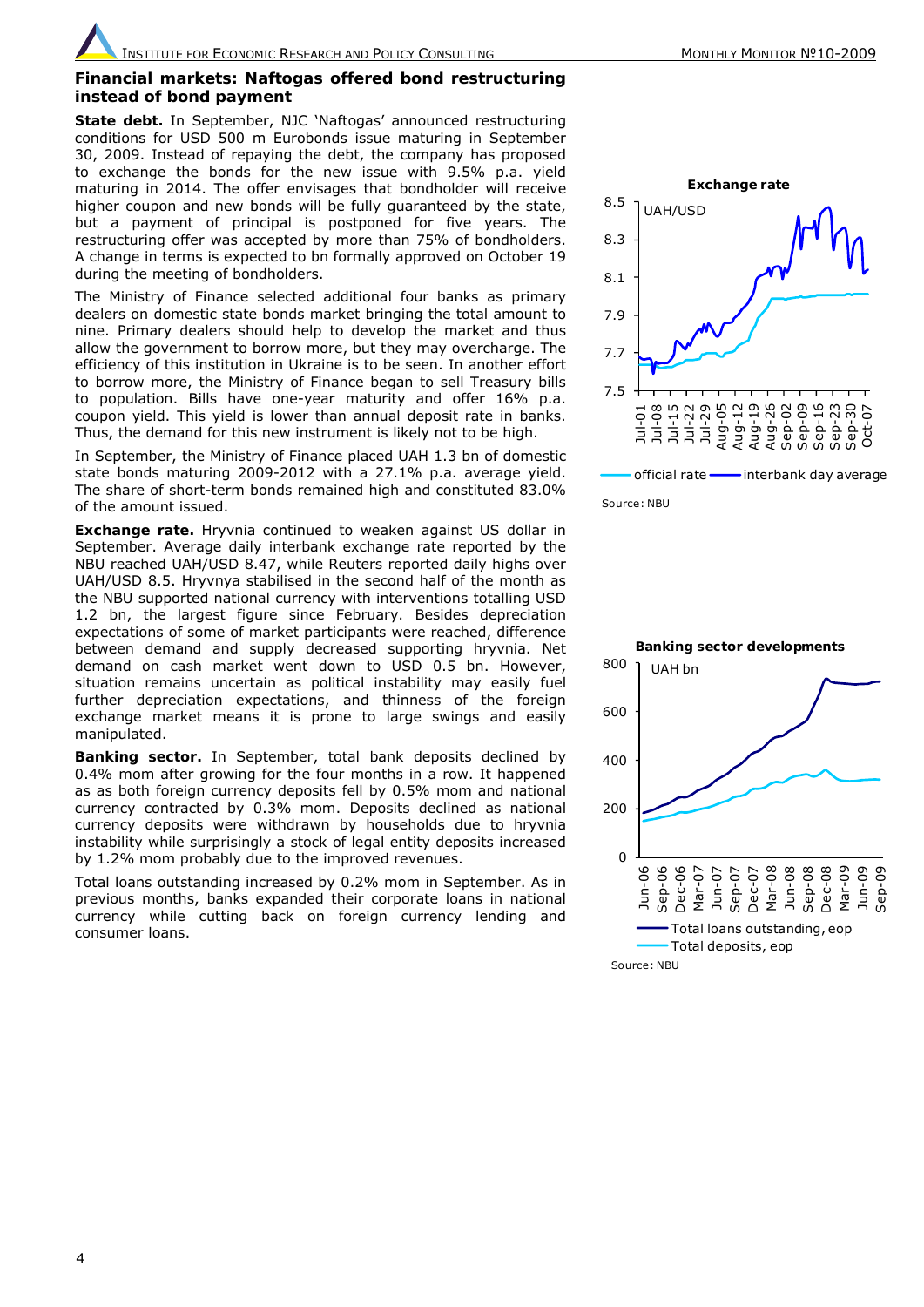# **Highlight of the month: Budget**

# **Draft Budget 2010: growing deficit**

# *By Kateryna Pilkevych*

Draft State Budget Law for 2010 was submitted to the Parliament in line with the Budget Code schedule on September 15. The central fiscal revenues and expenditures are planned at UAH 285 bn (24.2% of GDP) and to UAH 324 bn (27.5% of GDP) respectively, higher than 2009 figures in nominal terms and as a share of GDP. For 2009, revenues and expenditures were envisaged at 22.8% and 25.5% of GDP, respectively.

Сentral fiscal deficit net of funds for bank recapitalization is set at 4.0% of GDP (UAH 46.7 bn). This level complies with the terms of Memorandum signed between Ukraine and the IMF. The excess of expenditures over revenues is mostly attributed to higher debt service spending, Stabilization Fund financing, and as increased transfers from the central to local budgets associated with interbudgetary reform.

However, the deficit can easily be higher than planned taking into account risks rooted in Draft Law estimates of central fiscal revenues and expenditures. First, VAT and EPT revenues are likely to be lower than projected as tax receipts are expected to grow much faster than nominal GDP and enterprises' profits next year. Moreover, the amount of VAT reimbursement seems too low given exports projected by the government. On expenditure side, the government may need to spend additional funds to subsidise cheap gas to population and municipal heat producers, and to cover gaps in Pension Fund budget.

Yet other risks are related to sources of central fiscal deficit financing, comprised of privatization and borrowings. According to the Draft Law, privatization receipts are set at UAH 10 bn for 2010 that is 17.6% above the year 2009 target amount. As before, primary objects for privatisation are Ukrtelecom and power generating companies that are in the 'waiting list for sale' for years. This privatization plan may once again turn out too ambitious, if political disagreements over privatization that has *de-facto* ceased privatization after 2005 will continue.

The Government intends borrow UAH 15.5 bn or about USD 1.8 bn from external sources. This includes USD 1 bn in Eurobonds as the gradual revival of demand for emerging markets sovereign debt is expected. In addition, the government plans to borrow from international financial institutions UAH 7.4 bn to finance economic development projects. Planned foreign borrowings would be sufficient to cover debt repayment and interest in 2010. However, according to IER estimates, there is a risk that the government might not be able to place external bonds due to lack of interest from investors.

Additional potential source of risk is a growing share of domestic borrowing in total deficit financing. The share of domestic bonds is to increase from 57.2% in 2009 to 77.8% in 2010. Government is expected to issue UAH 54.4 bn of bonds excluding bank recapitalization, out of which UAH 33.2 bn will be directed to repay debts. Total domestic bond issue including bonds issued to finance bank recapitalization could reach UAH 105 bn or 8.9% of GDP. Large borrowings will lead to high debt service burden and may crowd out some of the private investment. Moreover, these borrowings may spiral the inflation if large part of the issue is bought by the NBU on the secondary market.

High central fiscal deficit in 2010 will lead to further public debt increase. According to the Ministry of Finance, the state debt is to reach 27.2% of GDP by the end of 2010. It will almost double from 2008 level. Moreover, government is to be authorized to issue UAH 45.0 bn of state guarantees in 2010 in addition to present UAH 75 bn of guaranteed debt. As compared with other countries, the amount of public debt in Ukraine will remain at a relatively safe level. However, there are significant risks attributed to its refinancing.



Source: Treasury reports, State Budget Law for 2009, Draft State Budget Law for 2010



Source: Treasury reports, Law on State budget for 2009 (December 2008), Draft law on the State Budget for 2010 Note: \* – plan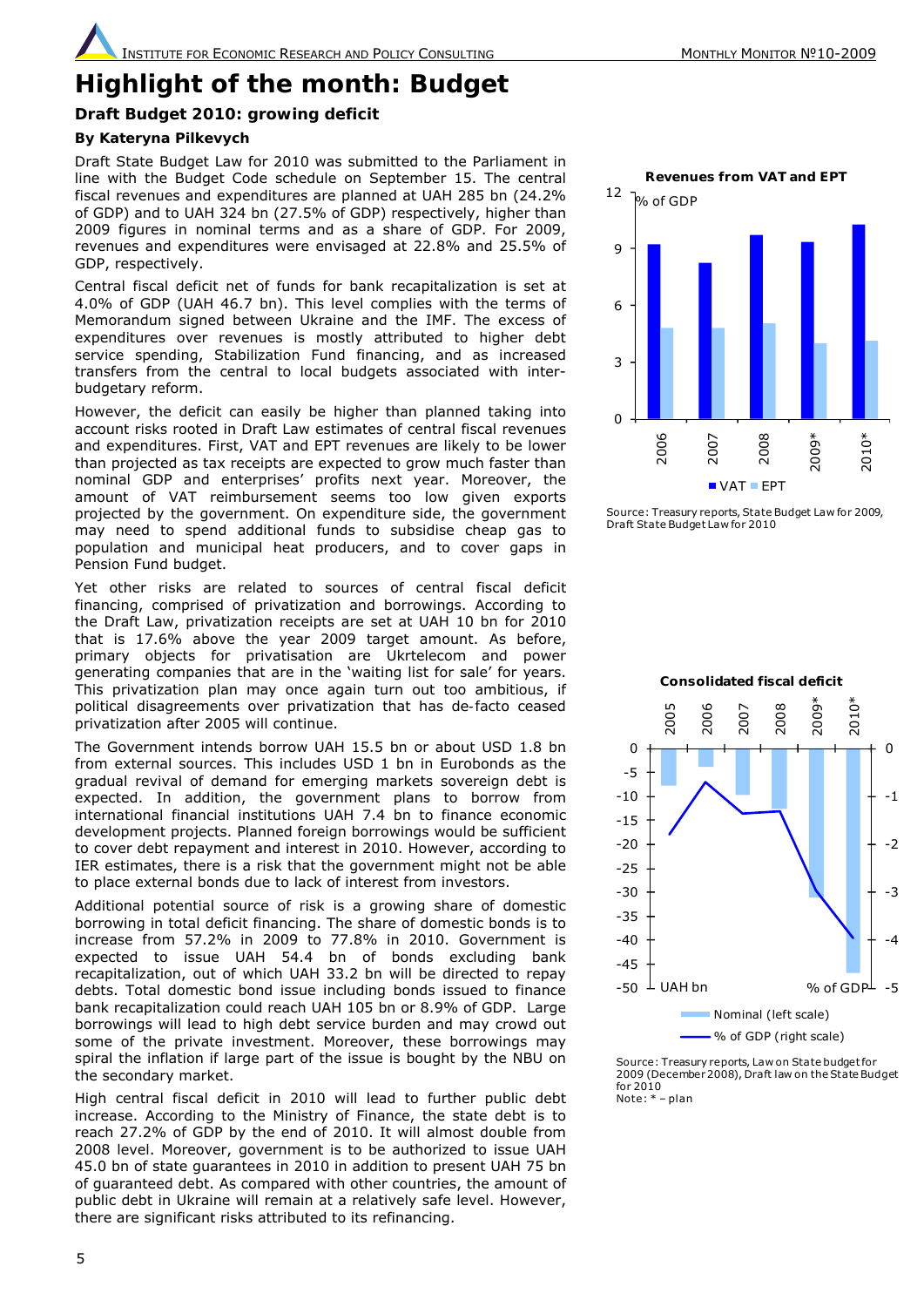| <b>Economic Trends</b>         |             | Q3 08 Q4 08 Q1 09 Q2 09 Q3 09 |               |                      |         |           | Mar                                      | Apr                       | May            | Jun                       | Jul               | Aug                       | Sep                       |
|--------------------------------|-------------|-------------------------------|---------------|----------------------|---------|-----------|------------------------------------------|---------------------------|----------------|---------------------------|-------------------|---------------------------|---------------------------|
| Industrial production (real)   | % yoy cum.  | 5.1                           |               | $-3.1 - 31.9 - 31.1$ |         |           | $-31.9$                                  |                           | $-31.9 - 31.9$ | $-31.1$                   | $-30.4 -29.6$     |                           | $\cdots$                  |
| Construction (real)            | % yoy cum.  | $-7.2$                        | $-16$         | -56.7                | $-54.9$ |           | $-56.7$                                  |                           | $-55.6 - 55.8$ |                           | -54.9 -54.3       | -53.6                     | $\cdots$                  |
| Agricultural production (real) | % yoy cum.  | 15.1                          | 17.5          | 1.7                  | 2.6     |           | 1.7                                      | 2.1                       | 2.3            | 2.6                       | 3.8               | 0.4                       | $\cdots$                  |
| Retail trade turnover (real)   | % yoy cum.  | 25.1                          | 18.6          | $-11.5$              | $-15.2$ |           | $-11.5$                                  |                           | $-14.3 -15.3$  |                           | $-15.2 -15.9$     | $-15.9$                   | $\cdots$                  |
| Average wage                   | <b>UAH</b>  | 1906                          | 1914          | 1736                 | 1892    | $\cdots$  | 1818                                     |                           | 1845 1851      | 1980                      | 2008              | 1849                      |                           |
| <b>CPI</b>                     | % yoy eop   | 24.6                          | 22.3          | 18.1                 | 15.0    | 15.0      | 18.1                                     | 15.6                      | 14.7           | 15.0                      | 15.5              | 15.3                      | 15.0                      |
| <b>PPI</b>                     | % yoy eop   | 42.7                          | 23.0          | 12.8                 | $-0.9$  | 1.6       | 12.8                                     | 6.3                       | 1.9            | $-0.9$                    | $-3.7$            | $-3.7$                    | 1.6                       |
| Exports (USD)***               | % yoy cum.  | 46.3                          |               | 33.8 -35.6           | $-42.2$ |           | $-39.6"$                                 |                           | $-41.1 - 44.1$ |                           | $-46.8 - 49.0$    |                           |                           |
| Imports (USD)***               | % yoy cum.  | 56.7                          |               | $39.1 - 45.2 - 49.5$ |         |           | $-48.1"$ $-50.1$ $-52.0$ $-53.4$ $-53.8$ |                           |                |                           |                   | $\cdots$                  |                           |
| Merchandise trade balance      | USD bn cum. | $-12.5 -16.1$                 |               | $-0.8$               | $-1.9$  |           | $-1.4"$                                  | $-1.9$                    | $-2.2$         |                           | $-2.4 -3.1$       | $\cdots$                  |                           |
| Current account****            | USD bn cum. |                               | $-9.2 - 12.9$ | $-0.7$               | $-0.8$  | $\ddotsc$ | $-0.7$                                   | $-0.9$                    | $-0.7$         | $-0.8$                    | $-1.1$            | $-1.1$                    |                           |
| Current account                | % GDP, cum. | $-5.8$                        | $-7.1$        | $-3.4$               | $-1.5$  | $\ddotsc$ | $\boldsymbol{\mathsf{x}}$                | $\boldsymbol{\mathsf{x}}$ | $\times$       | $\boldsymbol{\mathsf{x}}$ | $\mathsf{x}$      | $\boldsymbol{\mathsf{x}}$ | $\boldsymbol{\mathsf{x}}$ |
| Gross international reserves   | USD bn eop  | 37.5                          | 31.5          | 25.4                 | 27.3    | 28.2      | 25.4                                     | 24.5                      | 27.8           | 27.3                      | 29.6              | 28.9                      | 28.2                      |
| Monetary Base                  | $%$ yoy eop | 33.8                          | 31.5          | 28.1                 | 22.4    | 7.5       | 28.1                                     | 24.3                      | 24.5           | 22.4                      | 15.6              | 8.5                       | 7.5                       |
| Lending rate on UAH credits ** | $%$ pa, aop | 17.8                          | 21.0          | $26.5^{\degree}$     | 19.1    | 17.9      | 26.7                                     | 20.4                      | 18.5           | 18.5                      | 18.5              | 17.5                      | 17.8                      |
| Exchange rate (interbank)      | USD aop     | 4.70                          | 6.49          | 8.1                  | 7.76    | 8.00      | 7.97                                     | 7.93                      | 7.70           | 7.63                      | 7.86              | 7.97                      | 8.31                      |
| Exchange rate (official)       | USD aop     | 4.85                          | 6.21          | 7.70                 | 7.66    | 7.82      | 7.70                                     | 7.70                      | 7.65           | 7.62                      | 7.70              | 7.81                      | 8.00                      |
| Exchange rate (official)       | EUR aop     | 7.31                          | 8.22          | 10.06                | 10.41   | 11.18     | 10.05                                    | 10.18 10.39               |                |                           | 10.67 10.82 11.13 |                           | 11.64                     |

Sources: Derzhkomstat, Ministry of Finance, NBU, IFS, Reuters, own calculations

" Monthly figures are only for merchandise exports and imports (source: Derzhkomstat)

Quarterly figures are for trade in goods and services (source: NBU)

\* Monthly figures do not include the regular quarterly revision of the GDP series

\*\*Weighted average for different maturities (source: NBU)

\*\*\* Growth rate in dollar terms

\*\*\*\* Monthly data are according to the preliminary estimates provided by the NBU

| <b>Key Economic Indicators</b> |           | 2000   | 2001   | 2002   | 2003    | 2004   | 2005   | 2006   | 2007   | 2008    |
|--------------------------------|-----------|--------|--------|--------|---------|--------|--------|--------|--------|---------|
| Nominal GDP                    | UAH bn    | 170.1  | 204.2  | 225.8  | 267.3   | 345.1  | 441.5  | 544.2  | 720.7  | 949.9   |
| Nominal GDP                    | USD bn    | 31.3   | 38.0   | 42.4   | 50.1    | 64.9   | 86.2   | 107.8  | 142.7  | 180.2   |
| GDP growth (real)              | $%$ yoy   | 5.9    | 9.2    | 5.2    | 9.6     | 12.1   | 2.7    | 7.3    | 7.9    | 2.1     |
| Industrial production          | $%$ yoy   | 13.2   | 14.2   | 7.0    | 15.8    | 12.5   | 3.1    | 6.2    | 10.2   | $-3.1$  |
| Agricultural production        | $%$ yoy   | 9.8    | 10.2   | 1.2    | $-11.0$ | 19.7   | $-0.1$ | 0.4    | $-5.2$ | 17.5    |
| <b>CPI</b>                     | % yoy aop | 28.2   | 12.0   | 0.8    | 5.2     | 9.0    | 13.5   | 9.1    | 12.8   | 25.2    |
| <b>CPI</b>                     | % yoy eop | 25.8   | 6.1    | $-0.6$ | 8.2     | 12.3   | 10.3   | 11.6   | 16.6   | 22.3    |
| PPI                            | % yoy aop | 20.9   | 8.6    | 3.1    | 7.6     | 20.5   | 16.7   | 9.6    | 19.5   | 35.5    |
| <b>PPI</b>                     | % yoy eop | 20.8   | 0.9    | 5.7    | 11.1    | 24.1   | 9.5    | 14.1   | 23.3   | 23.0    |
| Exports (gs, USD)              | $%$ yoy   | 17.9   | 9.5    | 10.7   | 24.0    | 42.6   | 7.5    | 13.2   | 27.5   | 33.8    |
| Imports (gs, USD)              | $%$ yoy   | 18.9   | 14.1   | 4.9    | 28.7    | 31.3   | 20.4   | 22.0   | 35.5   | 38.6    |
| Current account                | USD bn    | 1.5    | 1.4    | 3.1    | 2.9     | 6.9    | 2.5    | $-1.6$ | $-5.3$ | $-12.9$ |
| Current account                | % GDP     | 4.7    | 3.7    | 7.6    | 5.9     | 10.6   | 2.9    | $-1.5$ | $-3.7$ | $-7.2$  |
| FDI (net)                      | USD bn    | 0.6    | 0.8    | 0.7    | 1.4     | 1.7    | 6.5    | 5.3    | 9.2    | 9.9     |
| International reserves         | USD bn    | 1.5    | 3.1    | 4.4    | 6.9     | 9.7    | 19.4   | 22.4   | 32.5   | 31.5    |
| Fiscal balance""               | % GDP     | $-0.7$ | $-1.9$ | 0.8    | $-0.2$  | $-3.0$ | $-1.9$ | $-0.7$ | $-1.1$ | $-1.5$  |
| Total state debt               | % GDP eop | 45.3   | 36.5   | 33.5   | 29.0    | 24.7   | 17.7   | 14.8   | 12.5   | 19.9    |
| External state debt (total)    | % GDP eop | 33.0   | 26.3   | 24.1   | 21.4    | 18.6   | 13.4   | 11.7   | 9.8    | 15.0    |
| Monetary base                  | % yoy eop | 39.9   | 37.4   | 33.6   | 30.1    | 34.1   | 53.9   | 17.5   | 46.0   | 31.5    |
| Exchange rate                  | USD aop   | 5.44   | 5.37   | 5.33   | 5.33    | 5.32   | 5.12   | 5.05   | 5.05   | 5.27    |
| Exchange rate                  | USD eop   | 5.44   | 5.30   | 5.33   | 5.33    | 5.31   | 5.05   | 5.05   | 5.05   | 7.70    |
| Exchange rate                  | EUR aop   | 5.03   | 4.81   | 5.03   | 6.02    | 6.61   | 6.39   | 6.34   | 6.92   | 7.71    |
| Exchange rate                  | EUR eop   | 5.10   | 4.67   | 5.53   | 6.66    | 7.22   | 5.97   | 6.65   | 7.42   | 10.86   |

Sources: Derzhkomstat, NBU, Ministry of Finance, own calculations

''' "Minus" denotes a consolidated fiscal deficit

#### **Notes:**

| avq        | average                   | vtd  | year-to-date          |
|------------|---------------------------|------|-----------------------|
| cum        | cumulative                | p.a. | per annum             |
|            | mom month on month change | eop  | end of the period     |
| aoa        | quarter on quarter change | aop  | average of the period |
| <b>VOV</b> | year-on-year change       | as   | goods and services    |